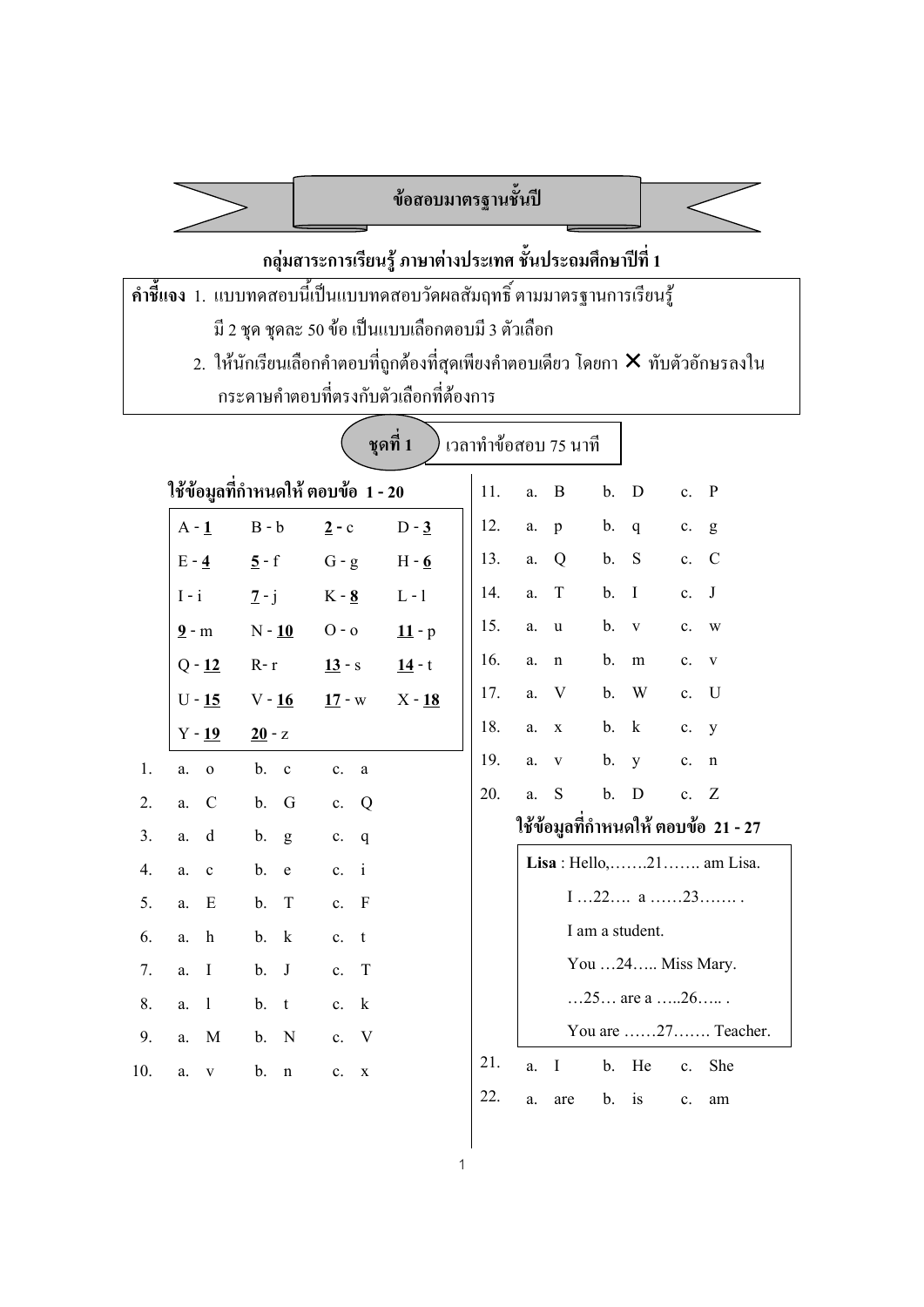| 23. | a. | woman                                |    | b. girl        | 32. | a.            | Excuse me.                   |               |      | b.            | Goodbye.                              |
|-----|----|--------------------------------------|----|----------------|-----|---------------|------------------------------|---------------|------|---------------|---------------------------------------|
|     | c. | boy                                  |    |                |     | c.            | Thank you.                   |               |      |               |                                       |
| 24. | a. | is                                   | b. | are            | 33. | a.            | cheese                       |               |      | b.            | please                                |
|     | c. | am                                   |    |                |     | c.            | read                         |               |      |               |                                       |
| 25. | a. | They                                 | b. | $\mathbf{I}$   | 34. | a.            | N <sub>0</sub>               |               |      | b.            | Oh                                    |
|     | c. | You                                  |    |                |     | c.            | Yes                          |               |      |               |                                       |
| 26. | a. | woman                                | b. | man            | 35. | a.            | who's                        |               |      | b.            | what's                                |
|     | c. | girl                                 |    |                |     | c.            | where's                      |               |      |               |                                       |
| 27. | a. | a                                    | b. | an             | 36. | a.            | ant                          |               |      | b.            | book                                  |
|     | c. | am                                   |    |                |     | c.            | pen                          |               |      |               |                                       |
|     |    | ใช้ข้อมูลที่กำหนดให้ ตอบข้อ  28 - 31 |    |                | 37. | a.            | Goodbye.                     |               |      | b.            | Hello.                                |
|     |    | Kate: 28, I am Kate.                 |    |                |     | $\mathbf{c}.$ | Thank you.                   |               |      |               |                                       |
|     |    |                                      |    | 29 is 30 name? |     |               |                              |               |      |               | ใช้ข้อมูลที่กำหนดให้ ตอบข้อ 38 - 42   |
|     |    | <b>Joe</b> : Hi, my 31 is Joe.       |    |                |     |               |                              |               |      |               | Mary : 38 I go 39, 40?                |
| 28. | a. | Hello                                | b. | Hi             |     |               | <b>Tom</b> : $41$ , you may. |               |      |               |                                       |
|     | c. | Good evening                         |    |                |     |               | <b>Sam</b> : Thank 42        |               |      |               |                                       |
| 29. | a. | What                                 | b. | Who            | 38. | a.            | My                           | b.            | May  | $\mathbf{c}.$ | Me                                    |
|     | c. | Where                                |    |                | 39. | a.            | out                          | b.            | up   | c.            | in                                    |
| 30. | a. | my                                   | b. | her            | 40. | a.            | read                         | b.            | this | c.            | please                                |
|     | c. | your                                 |    |                | 41. | a.            | Oh                           | b.            | Yes  | c.            | N <sub>0</sub>                        |
| 31. | a. | game                                 | b. | name           | 42. | a.            | you                          | $\mathbf b$ . | to   | c.            | me                                    |
|     | c. | same                                 |    |                | 43. |               |                              |               |      |               | <b>Sam</b> : Walk  the chair, please. |
|     |    | ใช้ข้อมูลที่กำหนดให้ ตอบข้อ 32 - 37  |    |                |     | a.            | too                          |               |      | b.            | to                                    |
|     |    | <b>Tom</b> : 32, may I sit here, 33? |    |                |     | c.            | two                          |               |      |               |                                       |
|     |    | $Jack: \ldots$ 34, you may.          |    |                | 44. |               | Jack : Run to the tree,      |               |      |               |                                       |
|     |    | Excuse me, $\dots$ 35 $\dots$ this?  |    |                |     | a.            | please                       |               |      | b.            | pan                                   |
|     |    | $Tom: It's an \ldots.36 \ldots.$     |    |                |     | c.            | pig                          |               |      |               |                                       |
|     |    | Jack: 37                             |    |                |     |               |                              |               |      |               |                                       |
|     |    |                                      |    |                |     |               |                              |               |      |               |                                       |
|     |    |                                      |    | 2              |     |               |                              |               |      |               |                                       |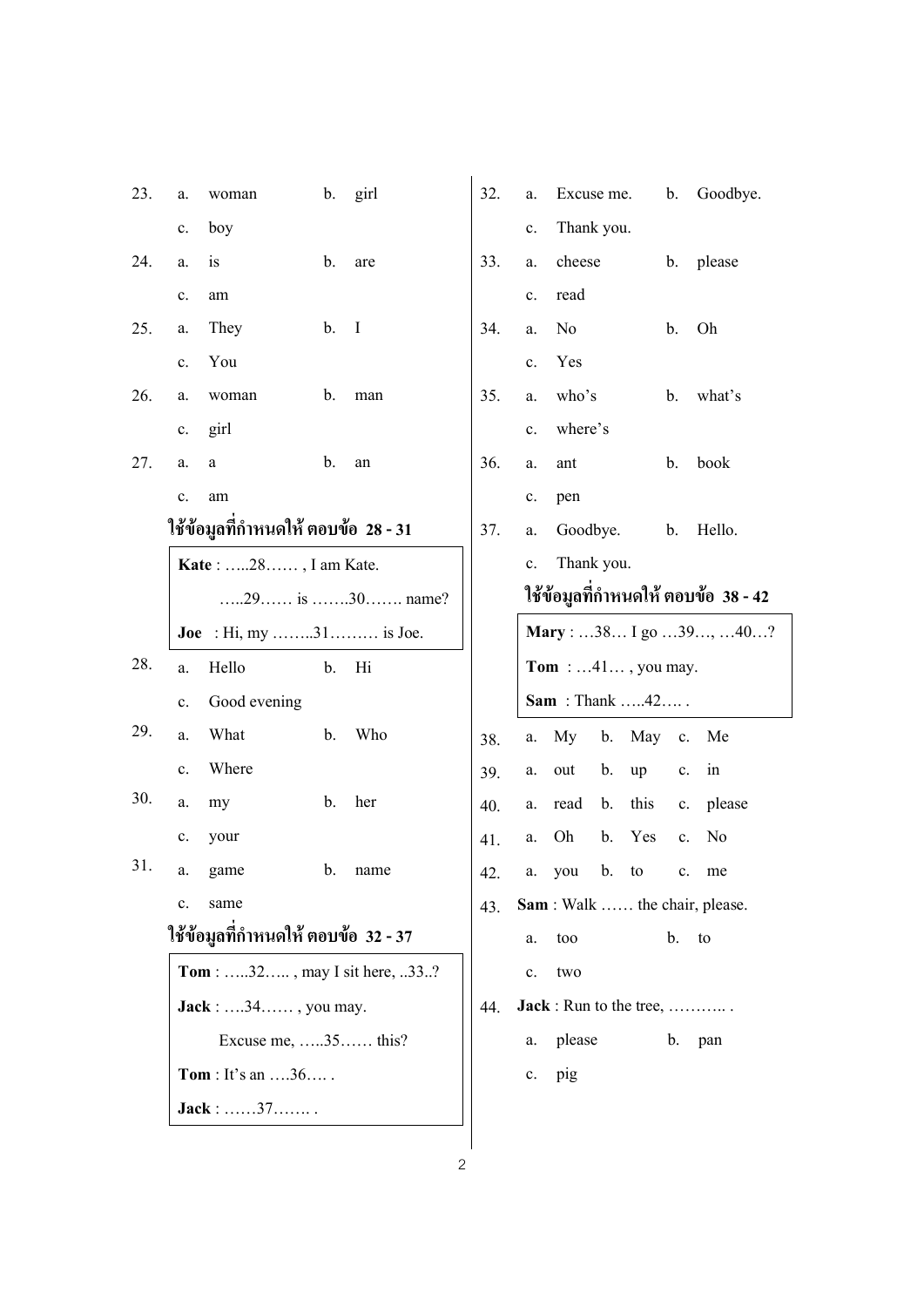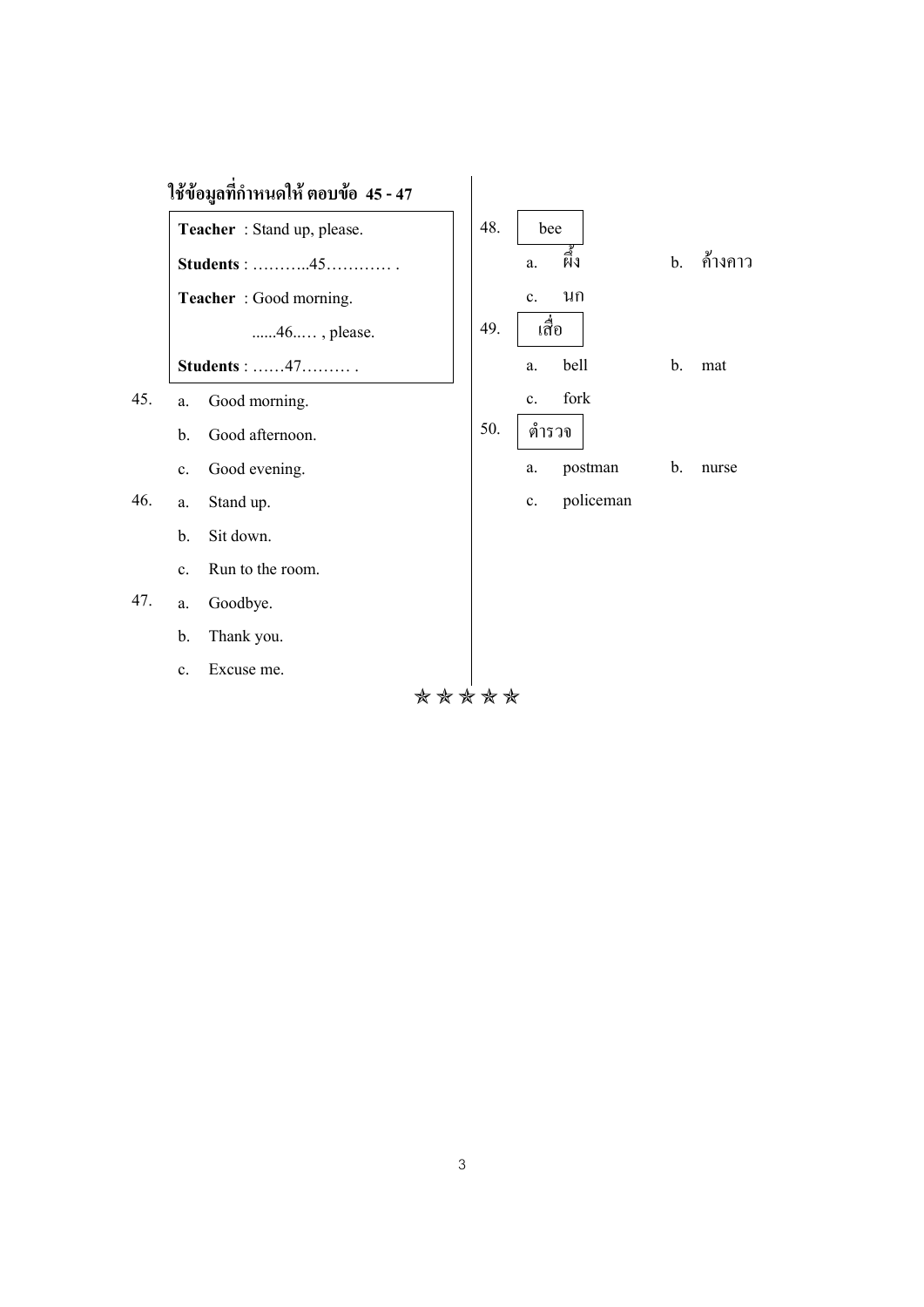|     | ชุดที่ 2                                                          |     |                | เวลาทำข้อสอบ 75 นาที |    |          |
|-----|-------------------------------------------------------------------|-----|----------------|----------------------|----|----------|
|     | ใช้ข้อมูลที่กำหนดให้ ตอบข้อ $\,1-5$                               | 12. | a.             | red                  | b. | read     |
|     | <b>Jack</b> : 1 this a lion?                                      |     | c.             | road                 |    |          |
|     | Anne : 2, it is 3                                                 | 13. | a.             | Monday               | b. | Friday   |
|     | <b>Jack</b> : What $4$ this?                                      |     | c.             | Sunday               |    |          |
|     | <b>Anne</b> : It's 5 tiger.                                       | 14. | a.             | Saturday             | b. | Tuesday  |
| 1.  | Am<br>b.<br>Are<br><b>Is</b><br>c.<br>a.                          |     | c.             | Thursday             |    |          |
| 2.  | OK<br>No<br>b.<br>Yes<br>$\mathbf{c}$ .<br>a.                     | 15. | a.             | Sunday               | b. | Thursday |
| 3.  | hot<br>b.<br>not<br>pot<br>a.<br>$\mathbf{c}.$                    |     | c.             | Wednesday            |    |          |
| 4.  | $\cdot_{\rm s}$<br>'re<br>$\cdot$ m<br>b.<br>$\mathbf{c}$ .<br>a. | 16. | a.             | green                | b. | blue     |
| 5.  | b.<br>an<br>am<br>c.<br>a<br>a.                                   |     | c.             | pink                 |    |          |
|     | ใช้ข้อมูลที่กำหนดให้ ตอบข้อ  6 - 11                               | 17. | a.             | red                  | b. | orange   |
|     | $\dots 6 \dots 6$ two $\dots 7 \dots 7 \dots 8 \dots$             |     | c.             | yellow               |    |          |
|     | five 9 seven 10                                                   | 18. | a.             | Friday               | b. | Sunday   |
|     | nine $\dots$ 11                                                   |     | c.             | Monday               |    |          |
| 6.  | b.<br>one<br>sun<br>a.<br>c.<br>none                              | 19. | a.             | Tuesday              | b. | Saturday |
| 7.  | free<br>three<br>b.<br>c.<br>tree<br>a.                           |     | c.             | Thursday             |    |          |
| 8.  | for<br>four<br>door<br>b.<br>a.<br>$c_{\cdot}$                    | 20. | a.             | green                | b. | blue     |
| 9.  | fix<br>six<br>b.<br>mix<br>a.<br>$c_{\cdot}$                      |     | c.             | purple               |    |          |
| 10. | eight<br>b.<br>leg<br>$\mathbf{c}.$<br>a.<br>egg                  | 21. |                | โรงพยาบาล            |    |          |
| 11. | b. pen<br>c. hen<br>ten<br>a.                                     |     | a.             | school               | b. | hospital |
|     | ใช้ข้อมูลที่กำหนดให้ ตอบข้อ  12 - 20                              |     | $\mathbf{c}$ . | classroom            |    |          |
|     | Sunday - $12$<br>$\dots$ 13 $\dots$ - yellow                      | 22. |                | ขนมเค้ก              |    |          |
|     | $\dots 15 \dots - \dots 16 \dots$<br>$\dots$ 14 - pink            |     | a.             | candy                | b. | ice      |
|     | Thursday - 17 18 - blue                                           |     | $\mathbf{c}$ . | cake                 |    |          |
|     | $\dots 19 \dots - \dots 20 \dots$                                 | 23. |                | ข้าว                 |    |          |
|     |                                                                   |     | a.             | rice                 | b. | ice      |
| 24. | ส้ม                                                               |     | c.             | milk                 |    |          |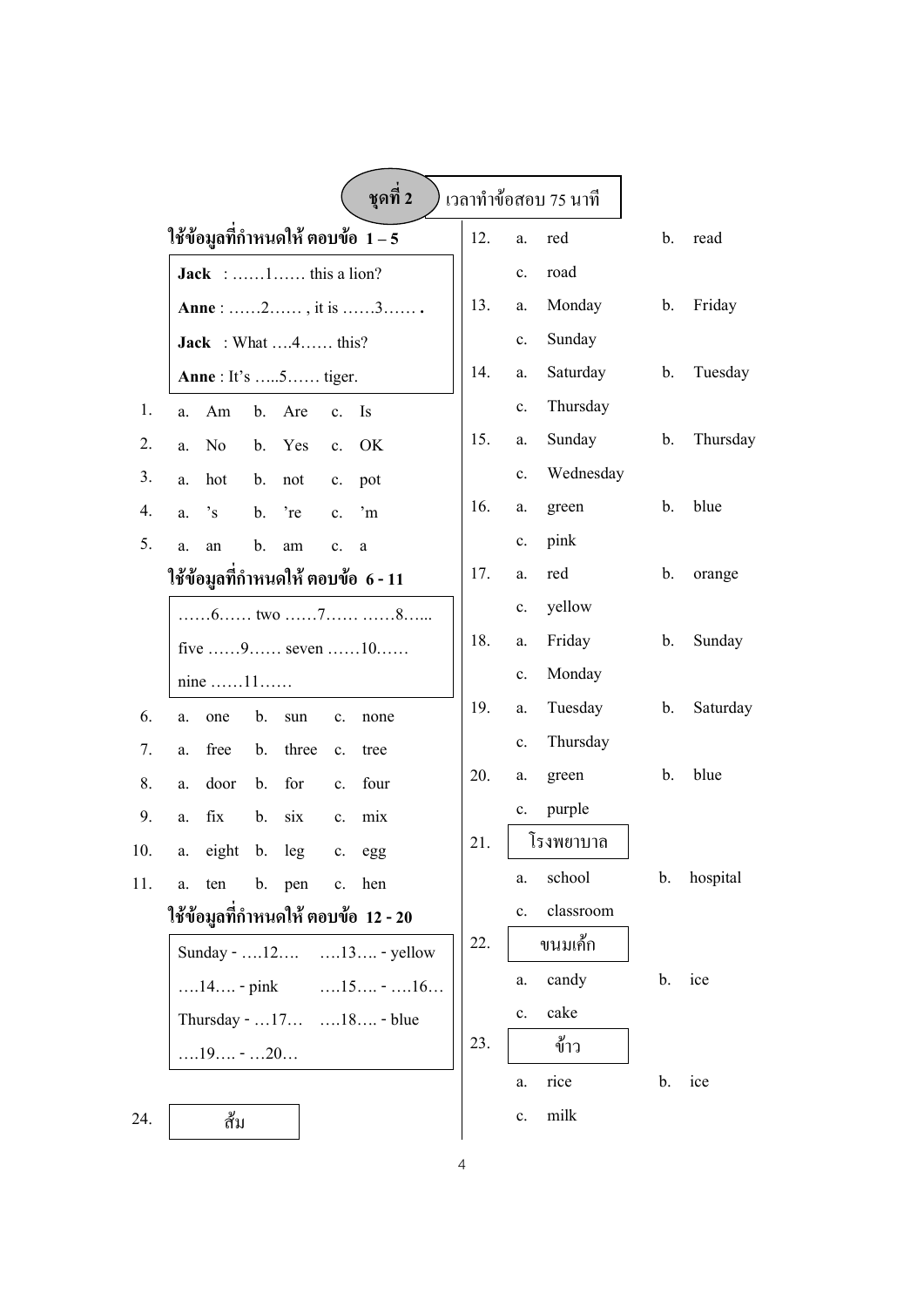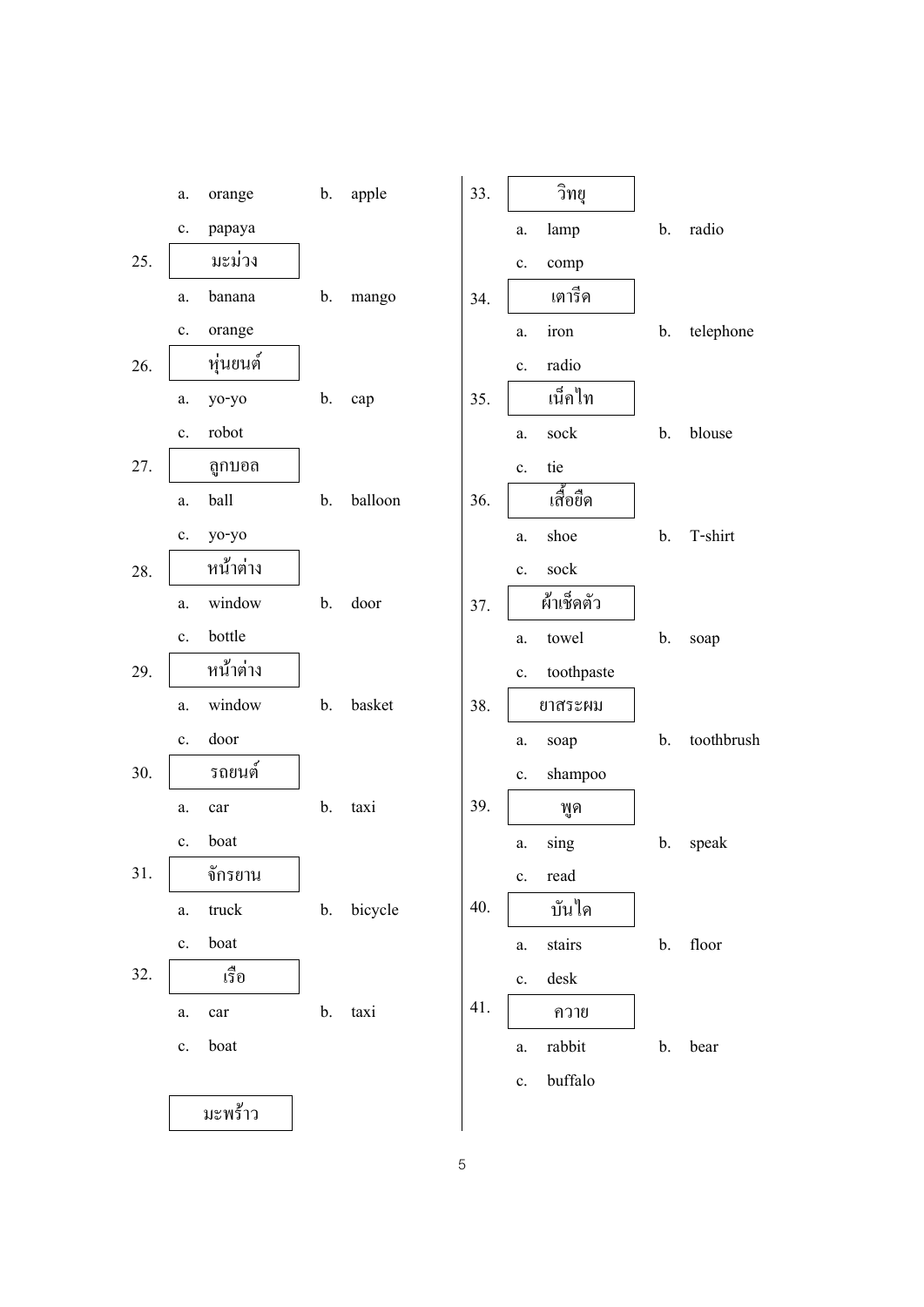

6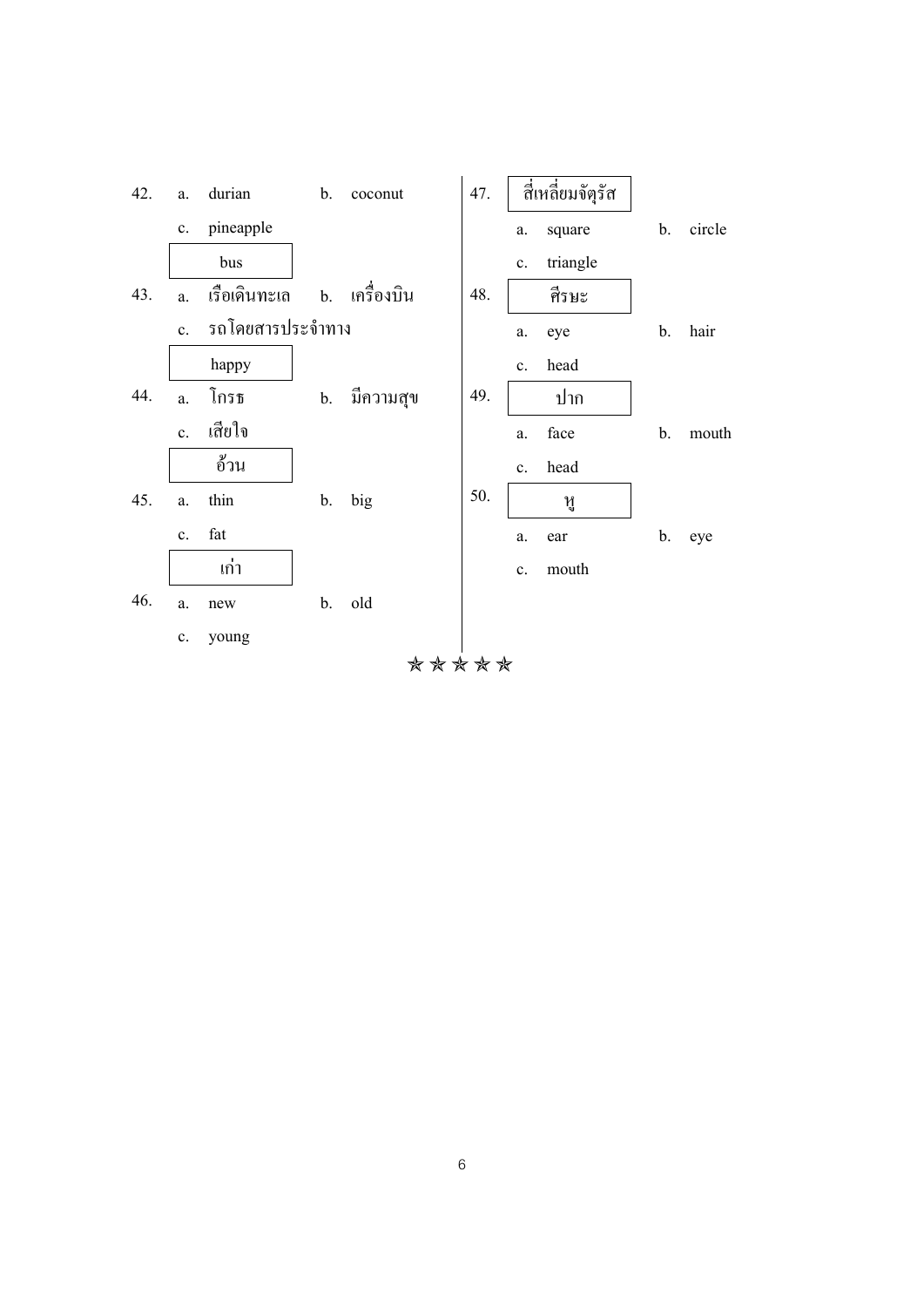## **เฉลยขอสอบมาตรฐานชั้นป กลุมสาระการเรียนรู ภาษาตางประเทศ ชั้นประถมศึกษาปที่ 1**

| 1.  | a | $\mathbf b$ | $\mathbf c$  |
|-----|---|-------------|--------------|
| 2.  | a | b           | $\mathbf c$  |
| 3.  | a | b           | $\mathbf c$  |
| 4.  | a | b           | $\mathbf c$  |
| 5.  | a | b           | $\mathbf c$  |
| 6.  | a | $\mathbf b$ | $\mathbf c$  |
| 7.  | a | $\mathbf b$ | $\mathbf c$  |
| 8.  | a | $\mathbf b$ | $\mathbf{C}$ |
| 9.  | a | b           | $\mathbf c$  |
| 10. | a | $\mathbf b$ | $\mathbf c$  |
| 11. | a | $\mathbf b$ | $\mathbf c$  |
| 12. | a | $\mathbf b$ | $\mathbf c$  |
| 13. | a | $\mathbf b$ | $\mathbf c$  |
| 14. | a | b           | $\mathbf c$  |
| 15. | a | $\mathbf b$ | $\mathbf c$  |

| 16. | a | b           | $\ddot{\text{c}}$   | 31. | a            | $\mathbf b$ | $\mathbf c$  |
|-----|---|-------------|---------------------|-----|--------------|-------------|--------------|
| 17. | a | b           | $\mathbf c$         | 32. | a            | b           | $\mathbf c$  |
| 18. | a | b           | $\mathbf c$         | 33. | a            | $\mathbf b$ | $\mathbf c$  |
| 19. | a | $\mathbf b$ | $\mathbf c$         | 34. | a            | b           | $\mathbf{C}$ |
| 20. | a | b           | $\mathbf{C}$        | 35. | a            | $\mathbf b$ | $\ddot{c}$   |
| 21. | a | b           | $\mathbf c$         | 36. | a            | b           | $\mathbf c$  |
| 22. | a | b           | $\mathbf{C}$        | 37. | a            | b           | $\mathbf{C}$ |
| 23. | a | $\mathbf b$ | $\mathbf c$         | 38. | a            | $\mathbf b$ | $\mathbf c$  |
| 24. | a | $\mathbf b$ | $\mathbf c$         | 39. | a            | b           | $\mathbf c$  |
| 25. | a | b           | $\mathbf{C}$        | 40. | a            | b           | $\mathbf c$  |
| 26. | a | b           | $\mathbf c$         | 41. | a            | $\mathbf b$ | $\mathbf c$  |
| 27. | a | b           | $\mathbf c$         | 42. | a            | $\mathbf b$ | $\mathbf c$  |
| 28. | a | $\mathbf b$ | $\mathbf c$         | 43. | a            | $\mathbf b$ | $\mathbf c$  |
| 29. | a | b           | $\mathbf c$         | 44. | a            | b           | $\mathbf c$  |
| 30. | a | b           | $\ddot{\mathbf{C}}$ | 45. | $\mathbf{a}$ | b           | $\mathbf c$  |

| 1.  | a | b           | $\mathbf{c}$ | 16. | a        | b           | $\mathbf{C}$ | 31. | a            | $\mathbf b$ | $\mathbf c$  | 46. | $\rm{a}$     | $\mathbf b$ | $\mathbf c$  |
|-----|---|-------------|--------------|-----|----------|-------------|--------------|-----|--------------|-------------|--------------|-----|--------------|-------------|--------------|
| 2.  | a | b           | $\mathbf{c}$ | 17. | a        | $\mathbf b$ | $\mathbf{C}$ | 32. | a            | b           | $\mathbf c$  | 47. | a            | $\mathbf b$ | $\mathbf c$  |
| 3.  | a | $\mathbf b$ | $\mathbf c$  | 18. | a        | b           | $\mathbf{c}$ | 33. | $\rm{a}$     | $\mathbf b$ | $\mathbf c$  | 48. | $\rm{a}$     | $\mathbf b$ | $\mathbf c$  |
| 4.  | a | $\mathbf b$ | $\mathbf c$  | 19. | a        | $\mathbf b$ | $\mathbf c$  | 34. | a            | $\mathbf b$ | $\mathbf{C}$ | 49. | a            | $\mathbf b$ | $\mathbf c$  |
| 5.  | a | $\mathbf b$ | $\mathbf{c}$ | 20. | a        | b           | $\mathbf{C}$ | 35. | a            | $\mathbf b$ | $\mathbf{C}$ | 50. | $\mathbf{a}$ | b           | $\mathbf{C}$ |
| 6.  | a | $\mathbf b$ | $\mathbf{c}$ | 21. | a        | b           | $\mathbf{c}$ | 36. | $\mathbf{a}$ | $\mathbf b$ | $\mathbf c$  |     |              |             |              |
| 7.  | a | b           | $\mathbf{c}$ | 22. | a        | $\mathbf b$ | $\mathbf{C}$ | 37. | a            | b           | $\mathbf{C}$ |     |              |             |              |
| 8.  | a | $\mathbf b$ | $\mathbf{c}$ | 23. | a        | $\mathbf b$ | $\mathbf c$  | 38. | a            | $\mathbf b$ | $\mathbf c$  |     |              |             |              |
| 9.  | a | $\mathbf b$ | $\mathbf c$  | 24. | a        | $\mathbf b$ | $\mathbf c$  | 39. | a            | $\mathbf b$ | $\mathbf c$  |     |              |             |              |
| 10. | a | $\mathbf b$ | $\mathbf c$  | 25. | a        | $\mathbf b$ | $\mathbf{C}$ | 40. | a            | $\mathbf b$ | $\mathbf C$  |     |              |             |              |
| 11. | a | $\mathbf b$ | $\mathbf{c}$ | 26. | a        | $\mathbf b$ | $\mathbf c$  | 41. | a            | $\mathbf b$ | $\mathbf c$  |     |              |             |              |
| 12. | a | $\mathbf b$ | $\mathbf{c}$ | 27. | a        | $\mathbf b$ | $\mathbf c$  | 42. | $\mathbf{a}$ | $\mathbf b$ | $\mathbf{c}$ |     |              |             |              |
| 13. | a | $\mathbf b$ | $\mathbf c$  | 28. | $\rm{a}$ | $\mathbf b$ | $\mathbf c$  | 43. | a            | $\mathbf b$ | $\mathbf c$  |     |              |             |              |
| 14. | a | b           | $\mathbf c$  | 29. | a        | b           | $\mathbf c$  | 44. | $\mathbf{a}$ | $\mathbf b$ | $\mathbf{c}$ |     |              |             |              |
|     |   |             |              |     |          |             |              |     |              |             |              |     |              |             |              |

# **ชุดที่ 1** จํานวน 50 ขอ

| 46. | a | b | C              |
|-----|---|---|----------------|
| 47. | a | b | c              |
| 48. | a | b | c              |
| 49. | a | b | C              |
| 50. | a | b | $\overline{c}$ |